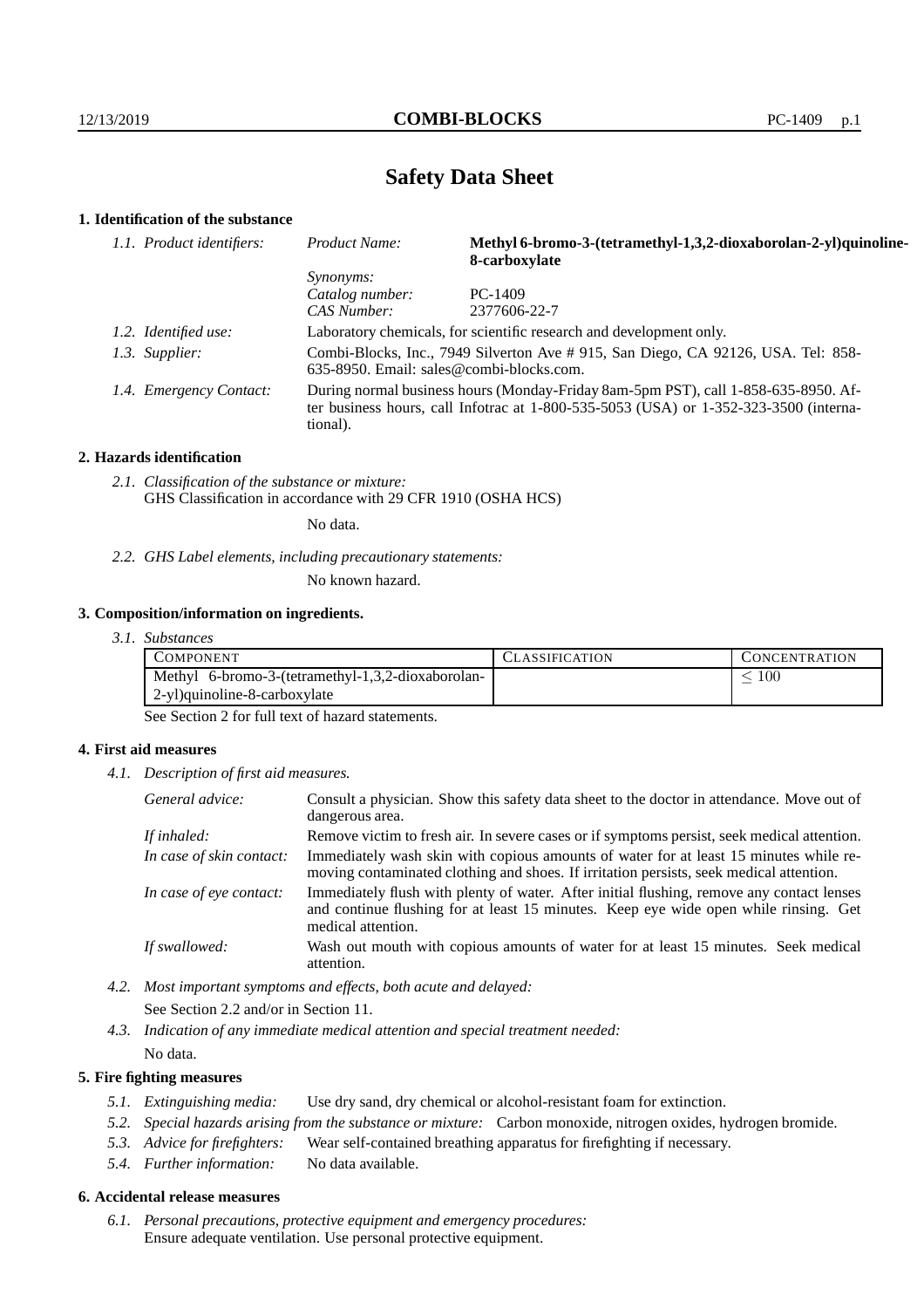| 6.2. Environmental precautions:                                                                                                                                                                                                                                       |                                                                                                                                                                                                                                                                             |  |
|-----------------------------------------------------------------------------------------------------------------------------------------------------------------------------------------------------------------------------------------------------------------------|-----------------------------------------------------------------------------------------------------------------------------------------------------------------------------------------------------------------------------------------------------------------------------|--|
| Should not be released into the environment. See Section 12 for additional ecological information.                                                                                                                                                                    |                                                                                                                                                                                                                                                                             |  |
|                                                                                                                                                                                                                                                                       | 6.3. Methods and materials for containment and cleaning up:                                                                                                                                                                                                                 |  |
|                                                                                                                                                                                                                                                                       | Sweep up or vacuum up spillage and collect in suitable container for disposal.                                                                                                                                                                                              |  |
| 6.4. Reference to other sections:                                                                                                                                                                                                                                     |                                                                                                                                                                                                                                                                             |  |
|                                                                                                                                                                                                                                                                       | Refer to protective measures listed in Sections 8 and 13.                                                                                                                                                                                                                   |  |
| 7. Handling and storage                                                                                                                                                                                                                                               |                                                                                                                                                                                                                                                                             |  |
| Avoid contact with skin and eyes. Avoid inhalation of vapour or mist. Keep away<br>7.1. Precautions for safe handling:<br>from sources of ignition - No smoking. Take measures to prevent the build up of electro-<br>static charge. For precautions see section 2.2. |                                                                                                                                                                                                                                                                             |  |
| 7.2. Conditions for safe storage, including any incompatibilities: Store refrigerated. Keep container tightly closed in<br>a dry and well-ventilated place. Containers which are opened must be carefully resealed<br>and kept upright to prevent leakage.            |                                                                                                                                                                                                                                                                             |  |
| 7.3. Specific end use(s):                                                                                                                                                                                                                                             | Laboratory chemicals, for scientific research and development only.                                                                                                                                                                                                         |  |
| 8. Exposure Controls / Personal protection                                                                                                                                                                                                                            |                                                                                                                                                                                                                                                                             |  |
| 8.1. Control parameters:                                                                                                                                                                                                                                              |                                                                                                                                                                                                                                                                             |  |
| Components with workplace control parameters: Contains no substances with occupational exposure limit values.                                                                                                                                                         |                                                                                                                                                                                                                                                                             |  |
| 8.2. Exposure controls:                                                                                                                                                                                                                                               |                                                                                                                                                                                                                                                                             |  |
| Appropriate engineering controls: Ensure that eyewash stations and safety showers are close to the workstation<br>location. Ensure adequate ventilation, especially in confined areas.                                                                                |                                                                                                                                                                                                                                                                             |  |
| Personal protective equipment:                                                                                                                                                                                                                                        |                                                                                                                                                                                                                                                                             |  |
| Eye/face protection:                                                                                                                                                                                                                                                  | Wear appropriate protective eyeglasses or chemical safety goggles as described by OSHA's<br>eye and face protection regulations in 29 CFR 1910.133 or European Standard EN166.                                                                                              |  |
| Skin protection:                                                                                                                                                                                                                                                      | Handle with gloves. Gloves must be inspected prior to use. Use proper glove removal<br>technique (without touching glove's outer surface) to avoid skin contact with this product.<br>Dignage of conteminated glories often use in cooperations with employed laws and good |  |

## **8. Exposure Controls / Personal protection**

| Eye/face protection:               | Wear appropriate protective eyeglasses or chemical safety goggles as described by OSHA's<br>eye and face protection regulations in 29 CFR 1910.133 or European Standard EN166.                                                                                                                                         |                                                                                |
|------------------------------------|------------------------------------------------------------------------------------------------------------------------------------------------------------------------------------------------------------------------------------------------------------------------------------------------------------------------|--------------------------------------------------------------------------------|
| Skin protection:                   | Handle with gloves. Gloves must be inspected prior to use. Use proper glove removal<br>technique (without touching glove's outer surface) to avoid skin contact with this product.<br>Dispose of contaminated gloves after use in accordance with applicable laws and good<br>laboratory practices. Wash and dry hands |                                                                                |
| <b>Body Protection:</b>            | Complete suit protecting against chemicals, Flame retardant antistatic protective clothing.,<br>The type of protective equipment must be selected according to the concentration and<br>amount of the dangerous substance at the specific workplace.                                                                   |                                                                                |
| Respiratory protection:            |                                                                                                                                                                                                                                                                                                                        |                                                                                |
| Control of environmental exposure: | drains.                                                                                                                                                                                                                                                                                                                | Prevent further leakage or spillage if safe to do so. Do not let product enter |

# **9. Physical and chemical properties**

*9.1. Information on basic physical and chemical properties*

| (a)                | Appearance:                                   | Solid                |
|--------------------|-----------------------------------------------|----------------------|
| (b)                | Odour:                                        | No data              |
| (c)                | Odour Threshold:                              | No data              |
| (d)                | pH:                                           | No data              |
| (e)                | Melting point/freezing point:                 | 90 - $100^{\circ}$ C |
| (f)                | Initial boiling point and boiling range:      | No data              |
| (g)                | Flash point:                                  | No data              |
| (h)                | Evaporatoin rate:                             | No data              |
| (i)                | Flammability (solid, gas):                    | No data              |
| (j)                | Upper/lower flammability or explosive limits: | No data              |
| $\left( k\right)$  | Vapour pressure:                              | No data              |
| (1)                | Vapour density:                               | No data              |
| (m)                | Relative density:                             | No data              |
| (n)                | Water solubility:                             | No data              |
| $\left( 0 \right)$ | Partition coefficient: n-octanol/water:       | No data              |
| (p)                | Auto-ignition:                                | No data              |
| (q)                | Decomposition temperature:                    | No data              |
| (r)                | Viscosity:                                    | No data              |
| (s)                | Explosive properties:                         | No data              |
| (t)                | Oxidizing properties:                         | No data              |